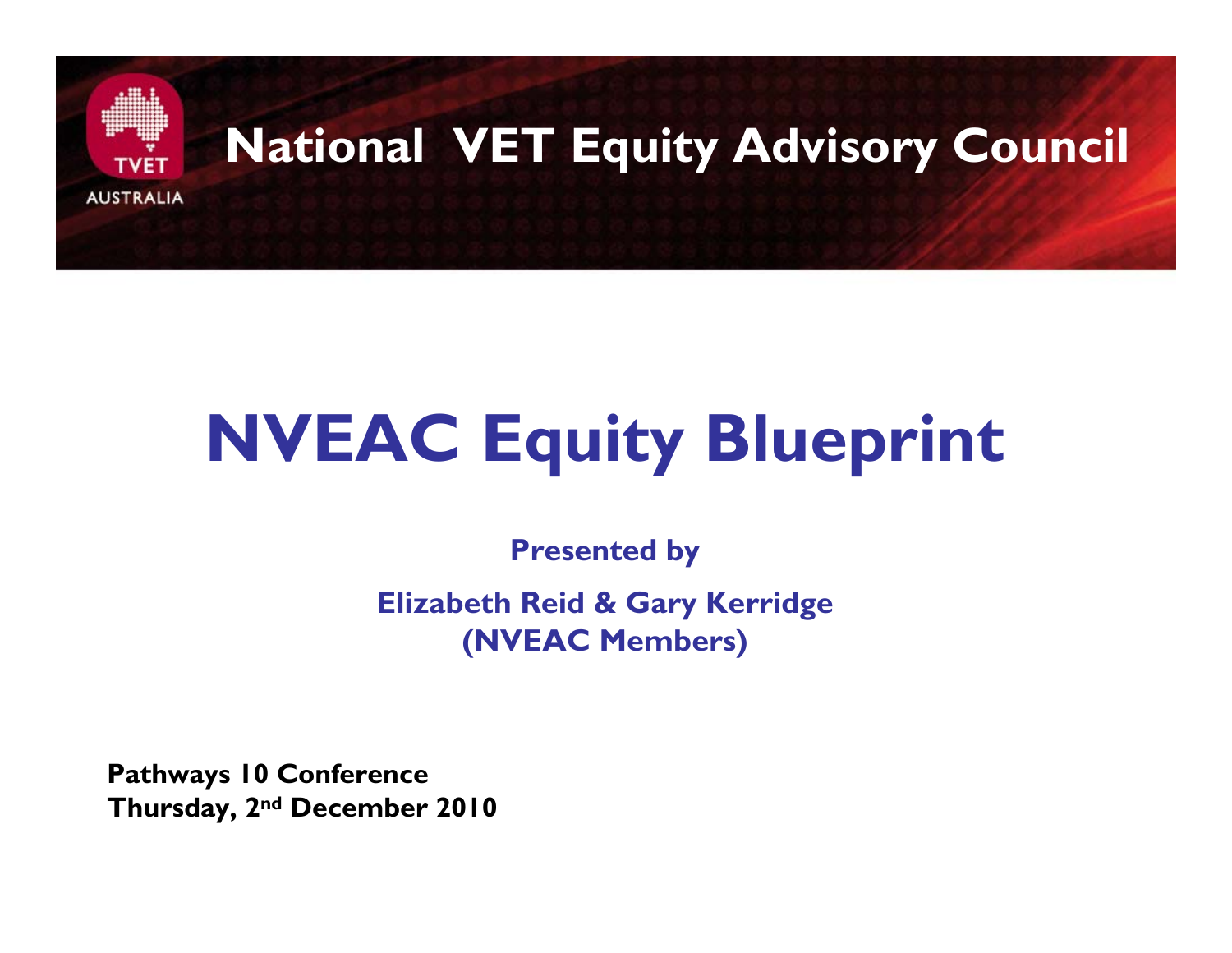

- 1. Sustainable investment
- 2. Measuring & reporting performance
- 3. Building the capability of the VET workforce
- 4. Embedding support for foundation skills development
- 5. Embedding pathways planning and partnerships
- 6. Listening to the voice of the learner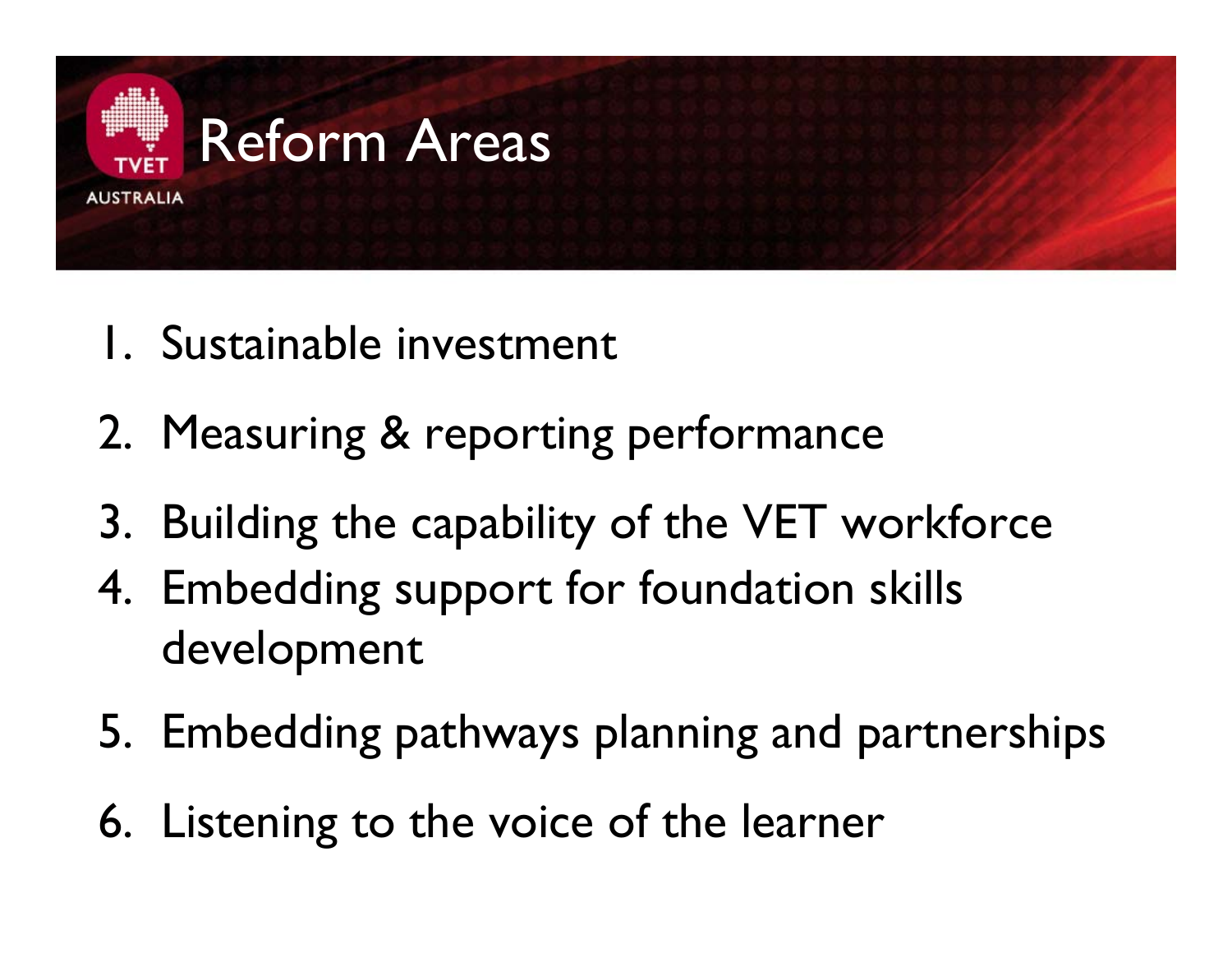

#### 1. Sustainable Investment

#### $\blacksquare$ New investment model

- **Access Economics: by 2020** 
	- \$12 Billion increase in economy
	- I 18,000 full time jobs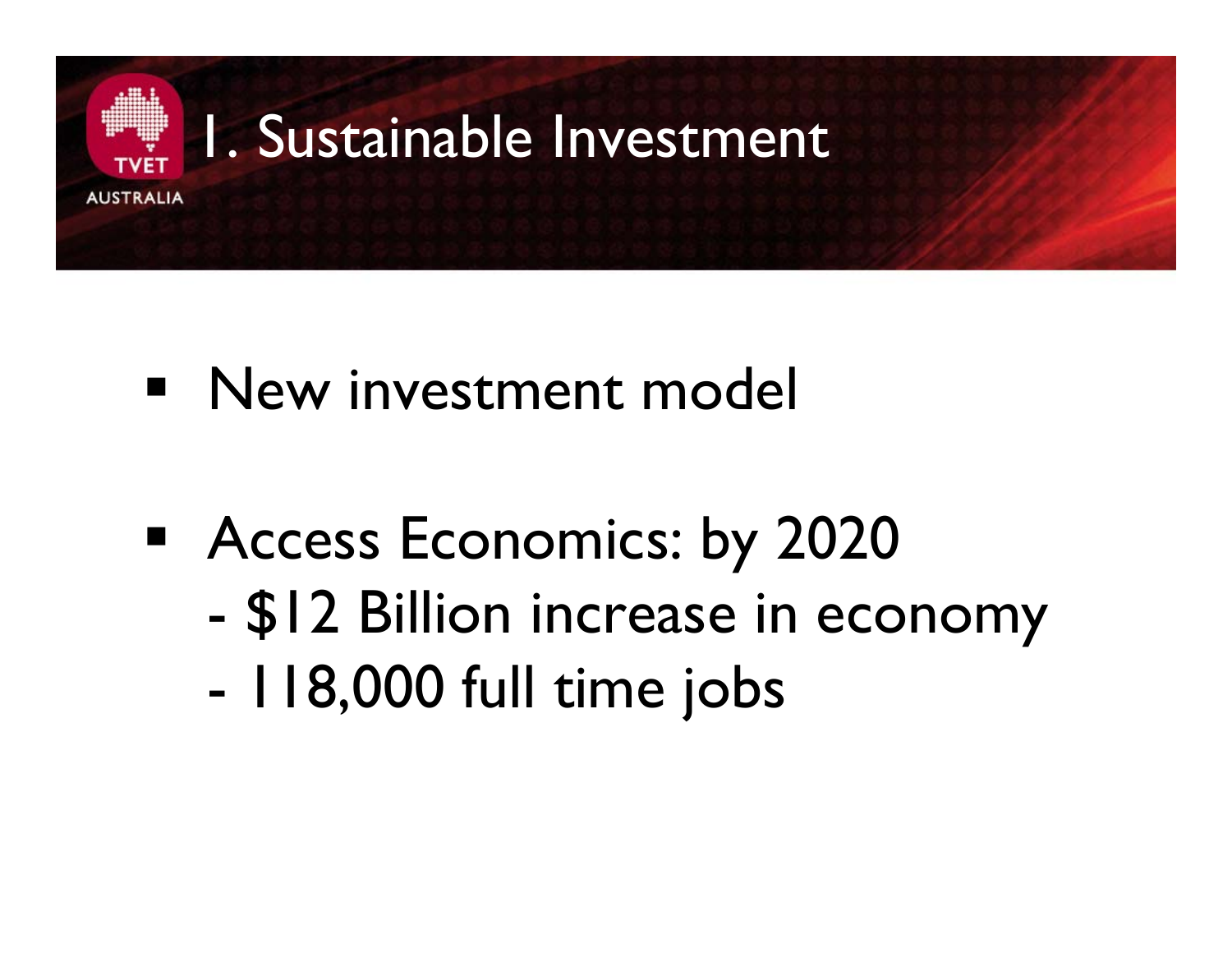

#### 1. Sustainable Investment (II)

- Proposed review the National Agreement on Skills and Workforce Development
- **Specific outputs for equity groups**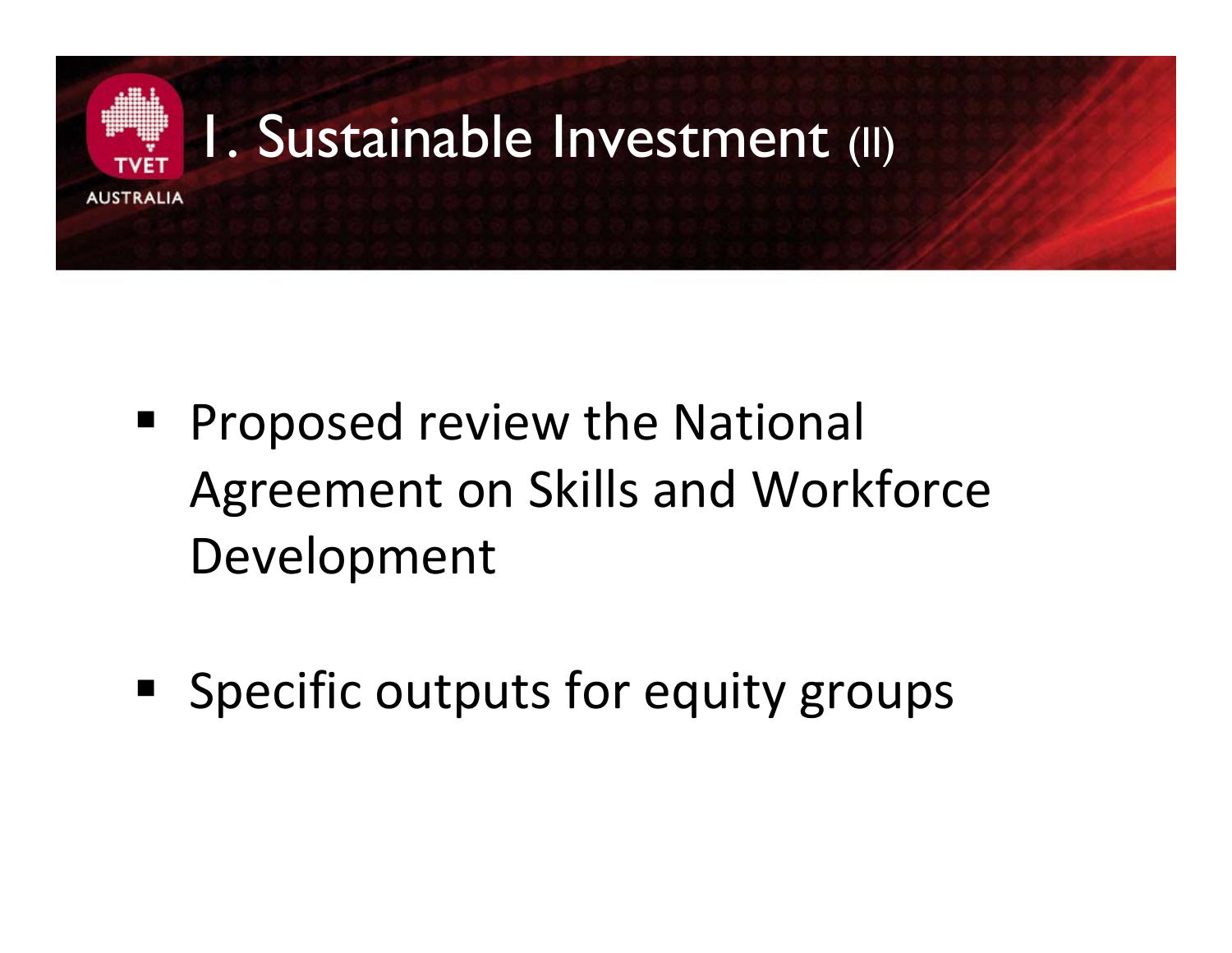

#### 1. Sustainable Investment (III)

#### **NVEAC work to support the reform**

- Examine competitive tendering and contestable funding
- Investigate place ‐based and student ‐centred funding
- Explore model for investing in assistive technologies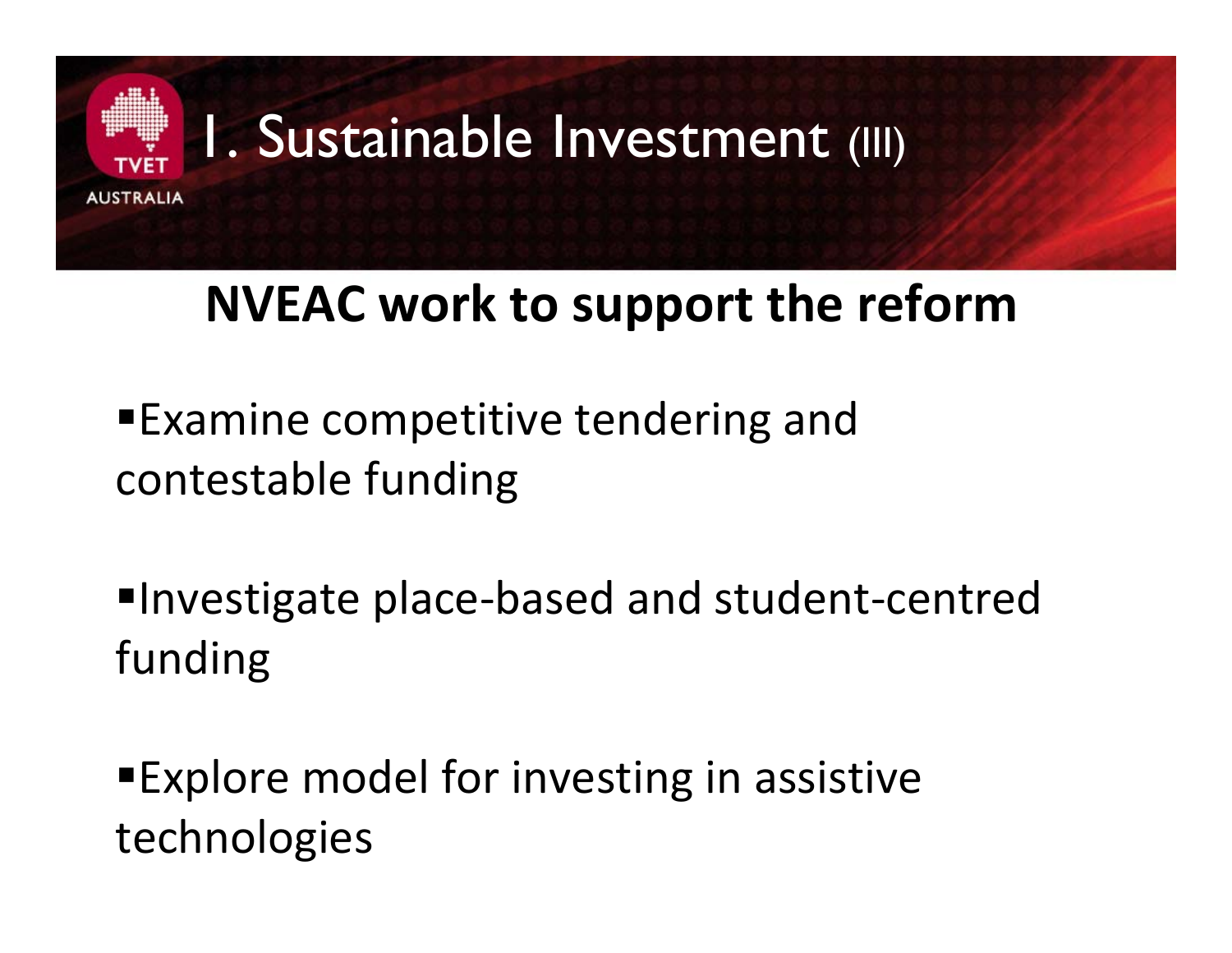

- **AQTF Standard 2**
- National VET Regulator
- **ANR Equity Chapter**
- Unique Student Identifier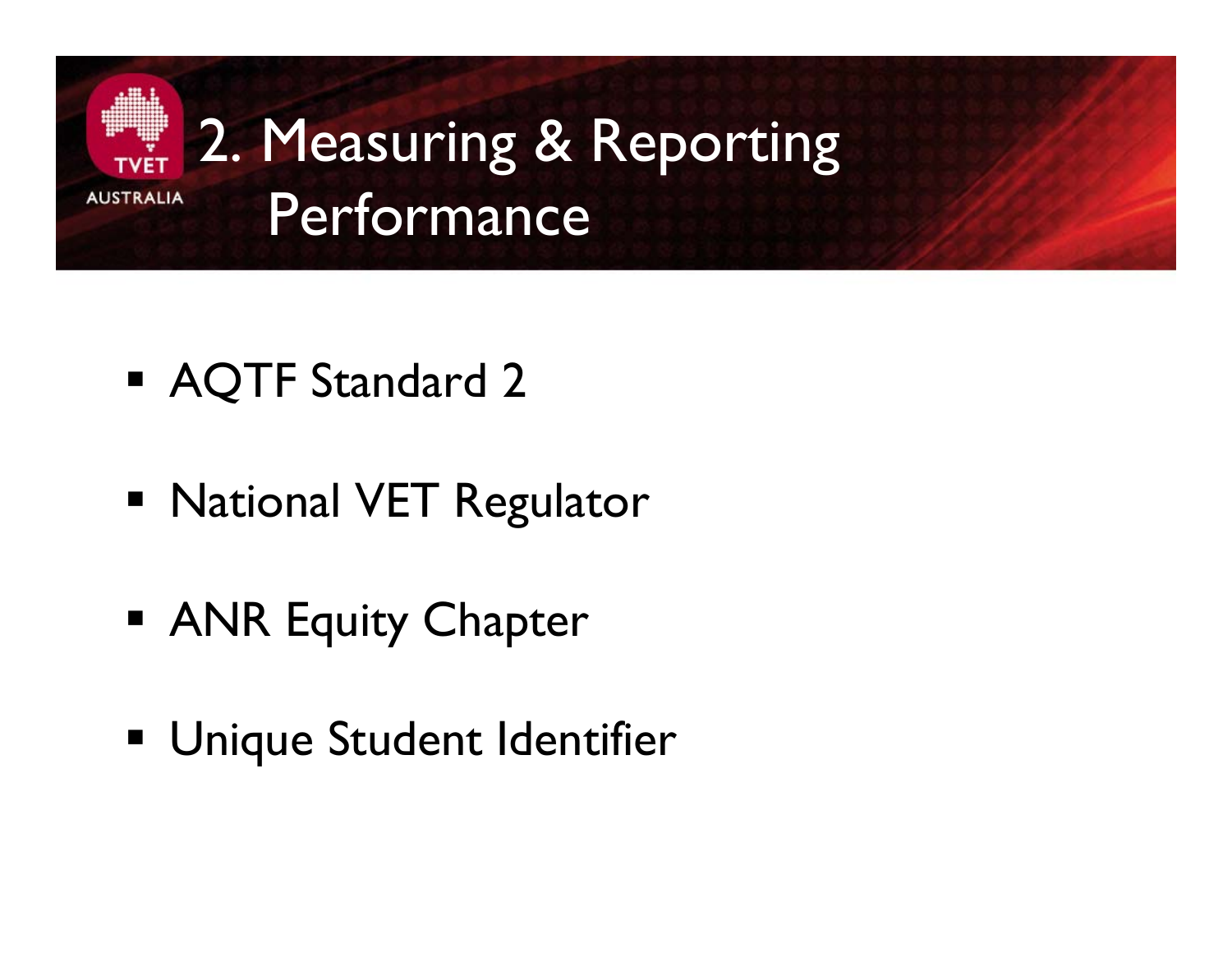

- Stakeholder concerns
- **Productivity Commission**
- **Innovation and Business Skills Australia (IBSA)**
- **Indigenous Higher Education Advisory Council**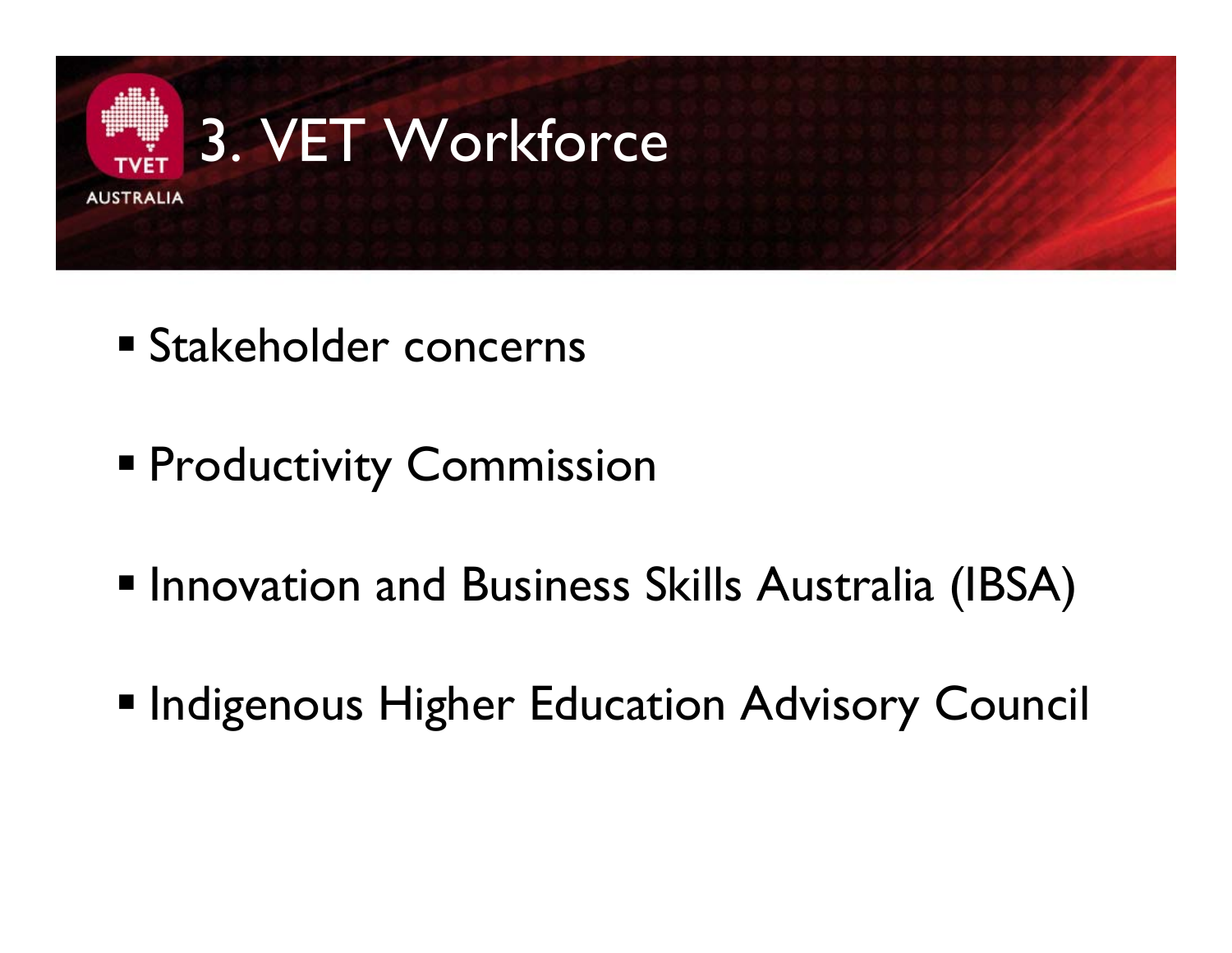

- National Foundation Skills Strategy
- **Embedding foundation skills into the** learning journey
- **Successes in delivering foundation skills**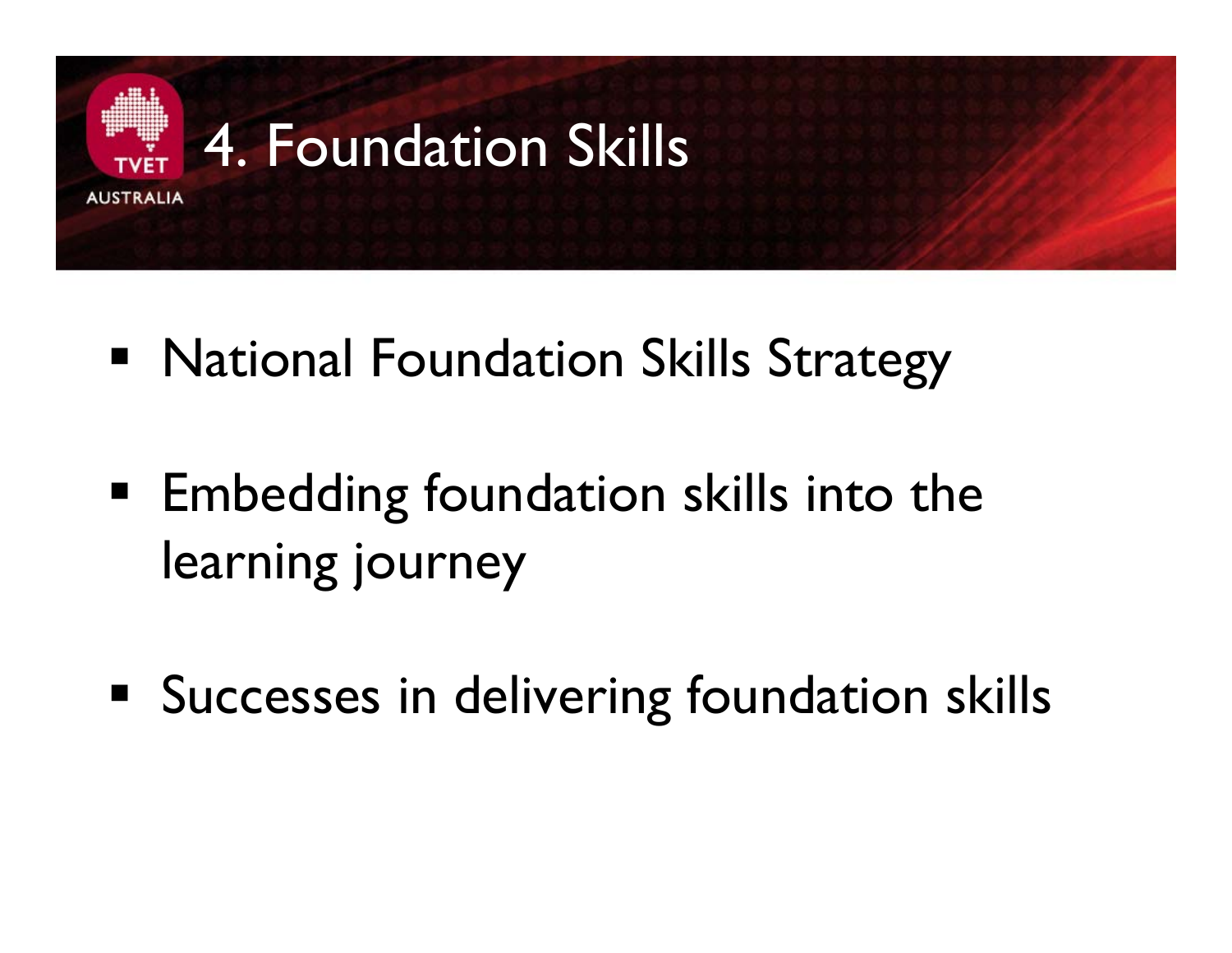

- **Ease management**
- **E** Co-ordinated services
- **Partnerships**
- **Earth** Local employer groups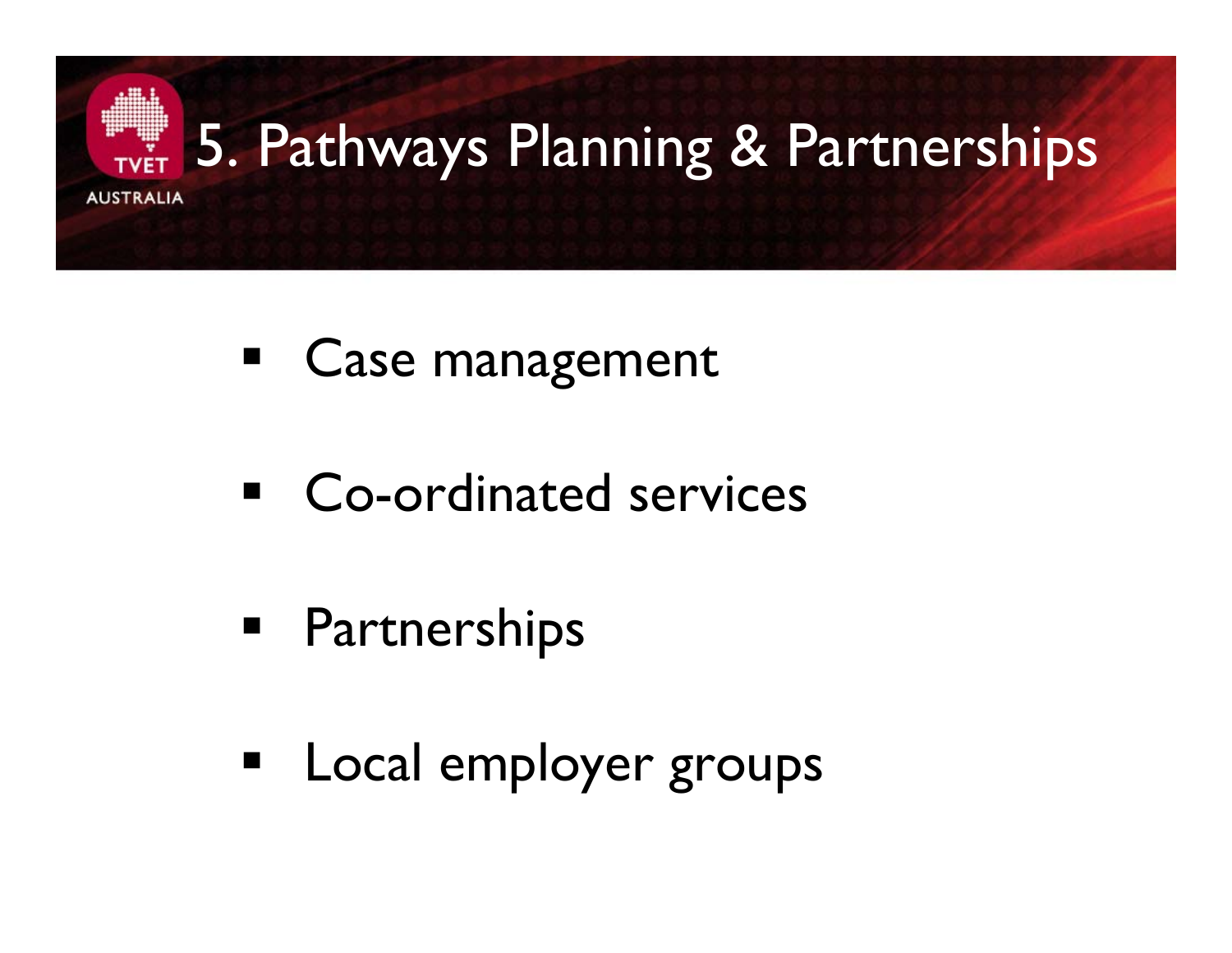# 5. Pathway Planning & Partnerships (II) **AUSTRALIA**

- Investigate cost of providing transition and pathways support
- $\blacksquare$ ■ Investigate impact on entry-level pathways of the increased focus on higher ‐level qualifications
- $\blacksquare$ ■ Gain a clearer picture of existing barriers by investigating current transitions and pathways
- $\blacksquare$  Identify high quality careers advice to enhance choices and meaningful work outcomes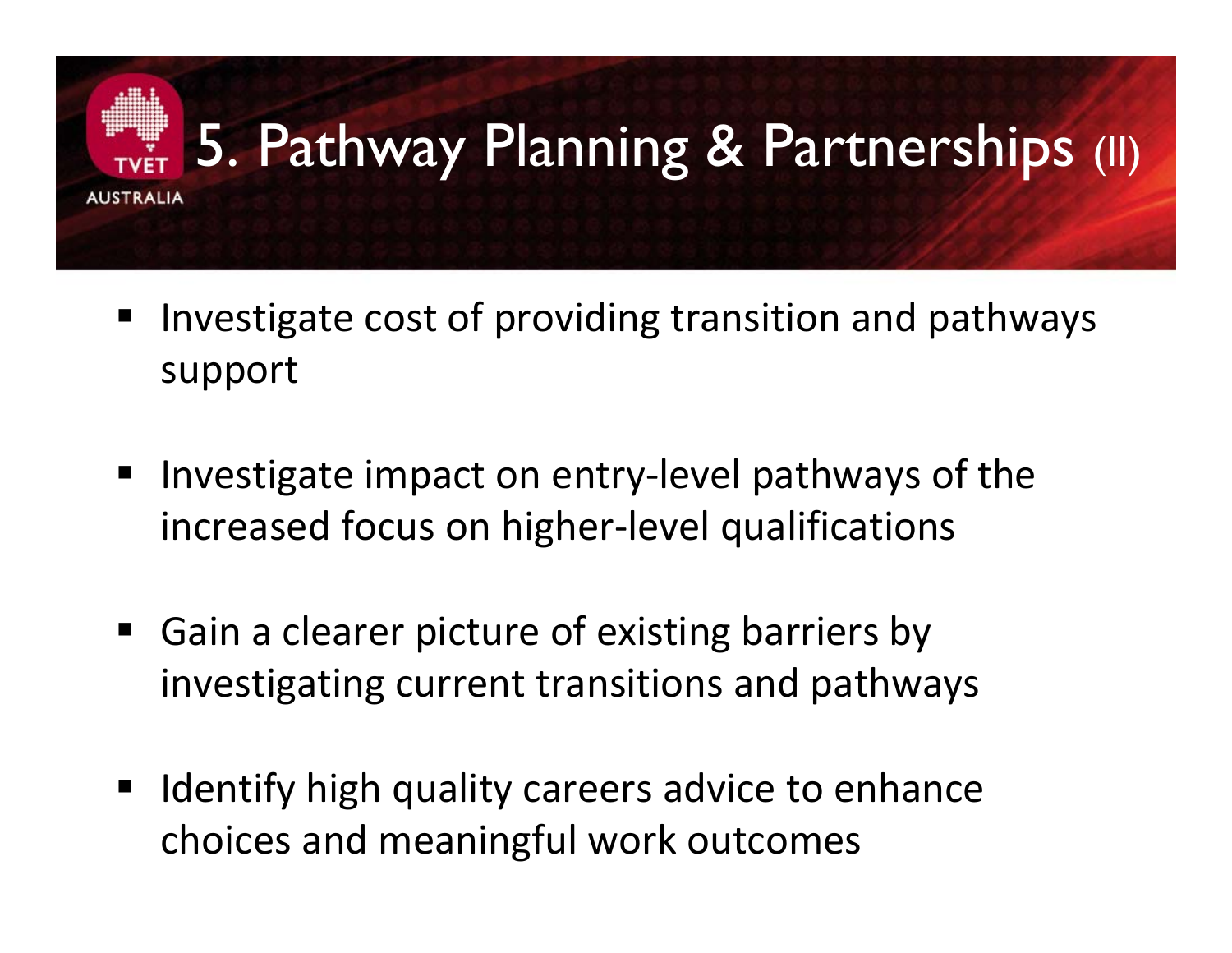

## **Cleaver design**

- **Incorporating learner feedback**
- Strengthen AQTF Standard 2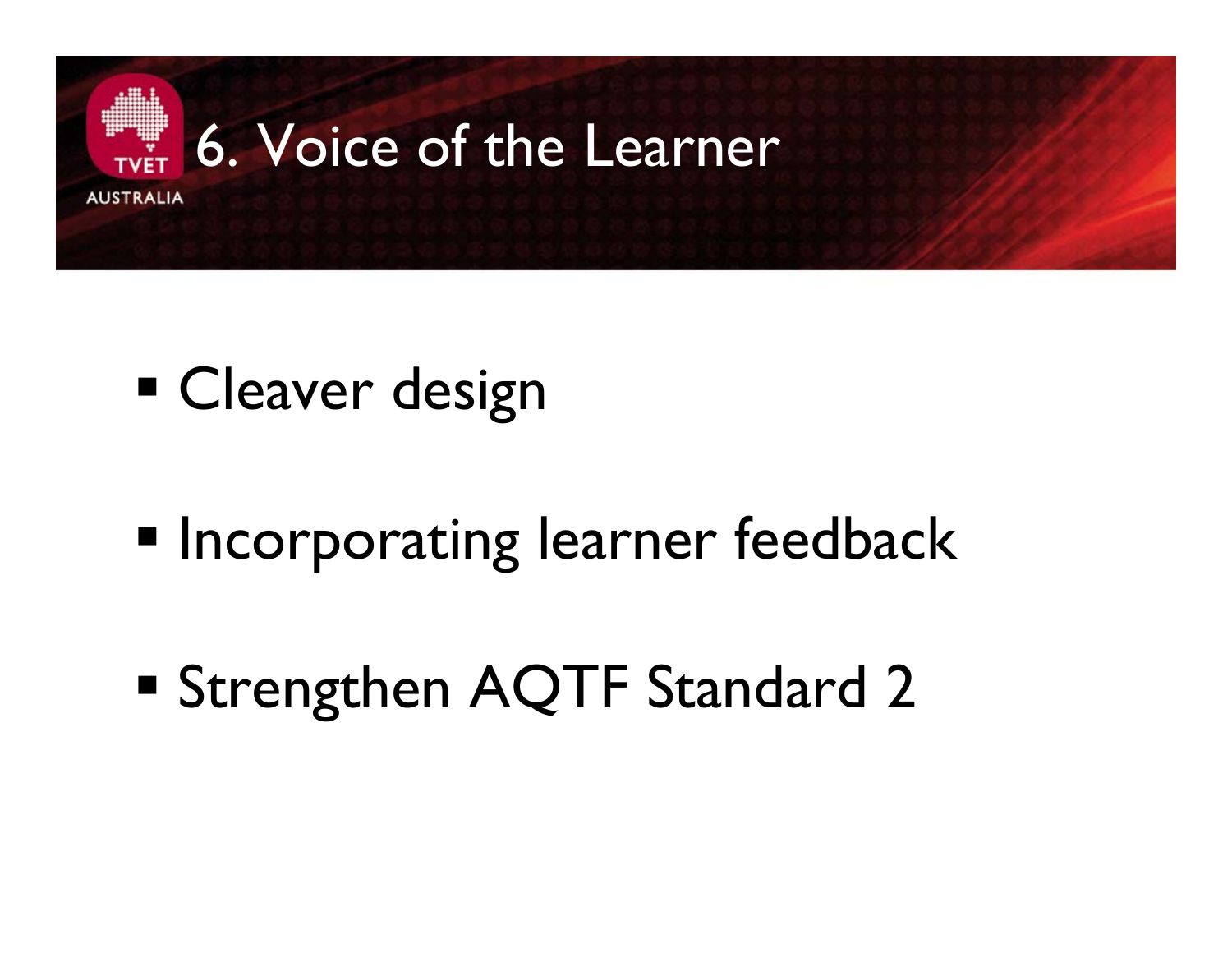

### What Success Looks Like......

- **Sustainable investment framework**
- **VET workforce equipped to meet learners needs**
- High levels of participation and completions
- **Shared good practice**
- **Performance reporting framework with targets &** outcomes
- The voice of learner is heard & acted upon
- **Proportional representation at higher qualification** levels